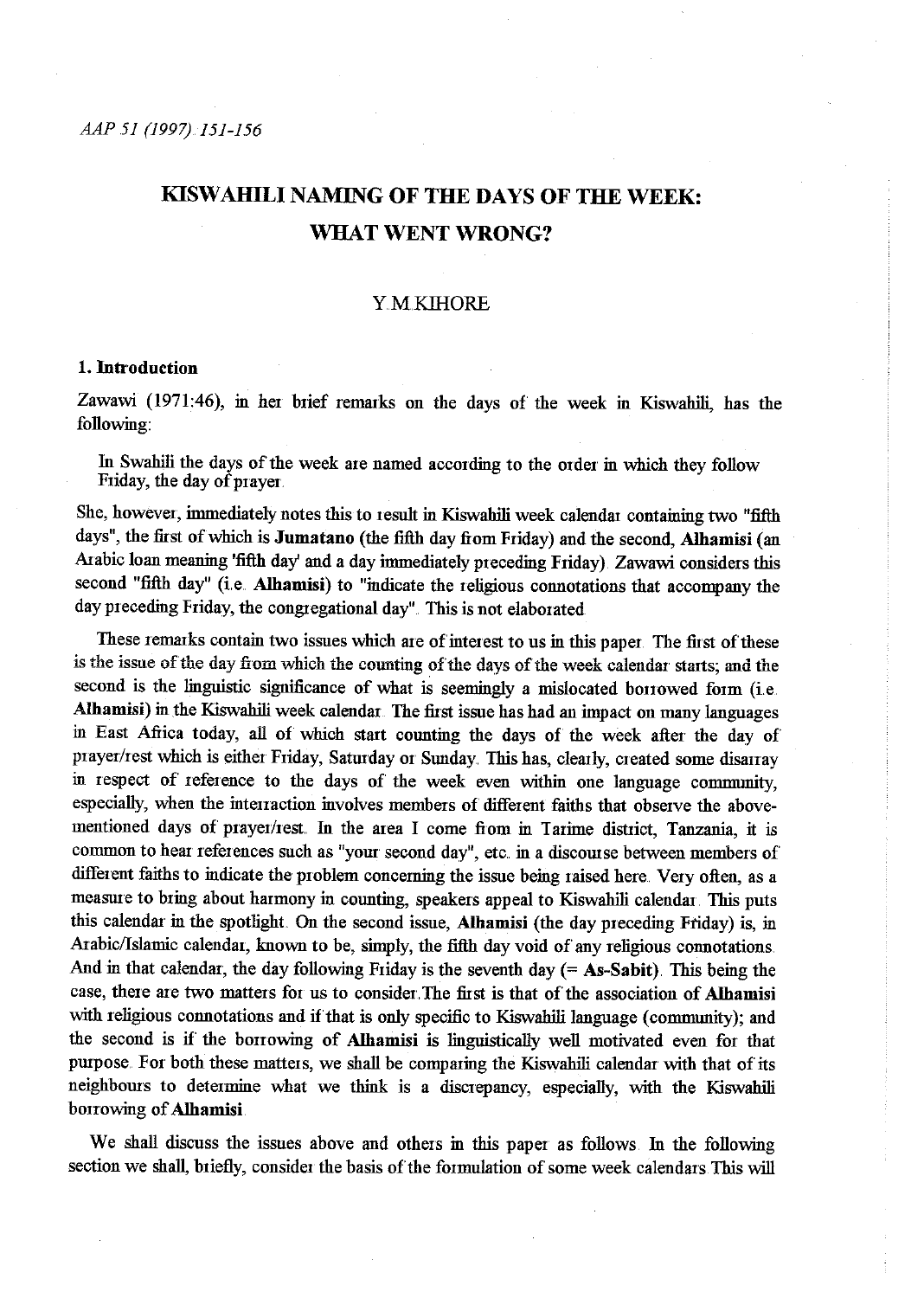be followed by the consideration of the week calendars of a number of languages in East Afiica. Lastly, we shall focus specifically on the Kiswahili week calendar; comparing it with the others and drawing our conclusions.

#### 2. Week calendars

Week calendars in Afiica seem to have been influenced by two week calendar systems, namely, the (northem) European and the Middle Eastem. These two week calendar systems apparently differ on the basis upon which they are formulated. The European system, for example, is, according to Webster's *New Twentieth Century Dictionary* (unabridged, second edition, 1979), shown to have the days of the week named after certain members of the Solar system which are mythologically associated with deities Thus, Sunday (the first of the week) is "the day of the sun", Monday (the 2nd day), "the day of the moon", Tuesday (the 3rd day), "the day of Iiw (northem Mars)", Wednesday (the 4th day), "the day of Woden or Odin (a supreme deity)", Thursday (the 5th day), "the day of Thor (the god of thunder, war, strength; son of Odin)", Friday (the 6th day), "the day of Venus (a goddess; wife of Odin)" and Saturday (the 7th day), "the day of Saturn (goddess of agriculture)" The Middle Eastern week calendar system, on the other hand, is, by and large, numeral. The numbering appears uninterrupted in the Hebrew/Jewish calendar in which the day of prayer/rest is the Sabbath  $(=$  the 7th day) However, in the Arabic/Islamic calendar, the sixth day, which is the day of prayer, is provided a non-numeral reference  $\text{Aj-Jumaa'}$  (= the day of congregation). The day following it is, as we had indicated above, the seventh day, As-Sabit A full Arabic/Islamic calendar, therefore, stands as follows: AI-Ahid (the 1st day), AI-Ithniin (the 2nd day), Ath-Thalaatha (the 3rd day), Al-Arbaa' (the 4th day), Al-Khamiis (the 5th day), Aj-Jumaa' (the day of congregation) and As-Sabit (the 7th day). In both these Middle Eastern calendars, there are no indications of the special status of the day preceding the day of prayer/rest. The idea of starting to count after the day of prayer/rest may, however, be attributed to the Hebrew/Jewish calendar

Now, while Kiswahili only partially bonowed from the Arabic/lslamic calendar above, its main West Afiican couterpart, Hausa, fully bonowed fiom that system. A semblance of the European week calendar system is also attested in Akan and Ewe calendars In Ewe, for example, (in similarity with Akan), the days of the week have been named after deities as follows: Kwasida (Sunday), Dzoda (Monday), Brada (Tuesday), Kuda (Wednesday), Yawoda (Thursday), Fida (Friday) and Memleda (Saturday) where da is Akan for 'day' and the preceding forms names of deities. This shows the week calendars in the West African languages cited to be more straightforward in that they are either a direct borrowing or deploy some consistent notion in naming the days. The situation with the East African languages to be considered below appears to be different. These show consistency only with regard to the issues raised above i.e. the day for starting to count and special labels for the day of prayer/rest and the day preceding it. However, while the former issue depends on which one among the three such days as noted above, the notions associated with the latter issue appear to vary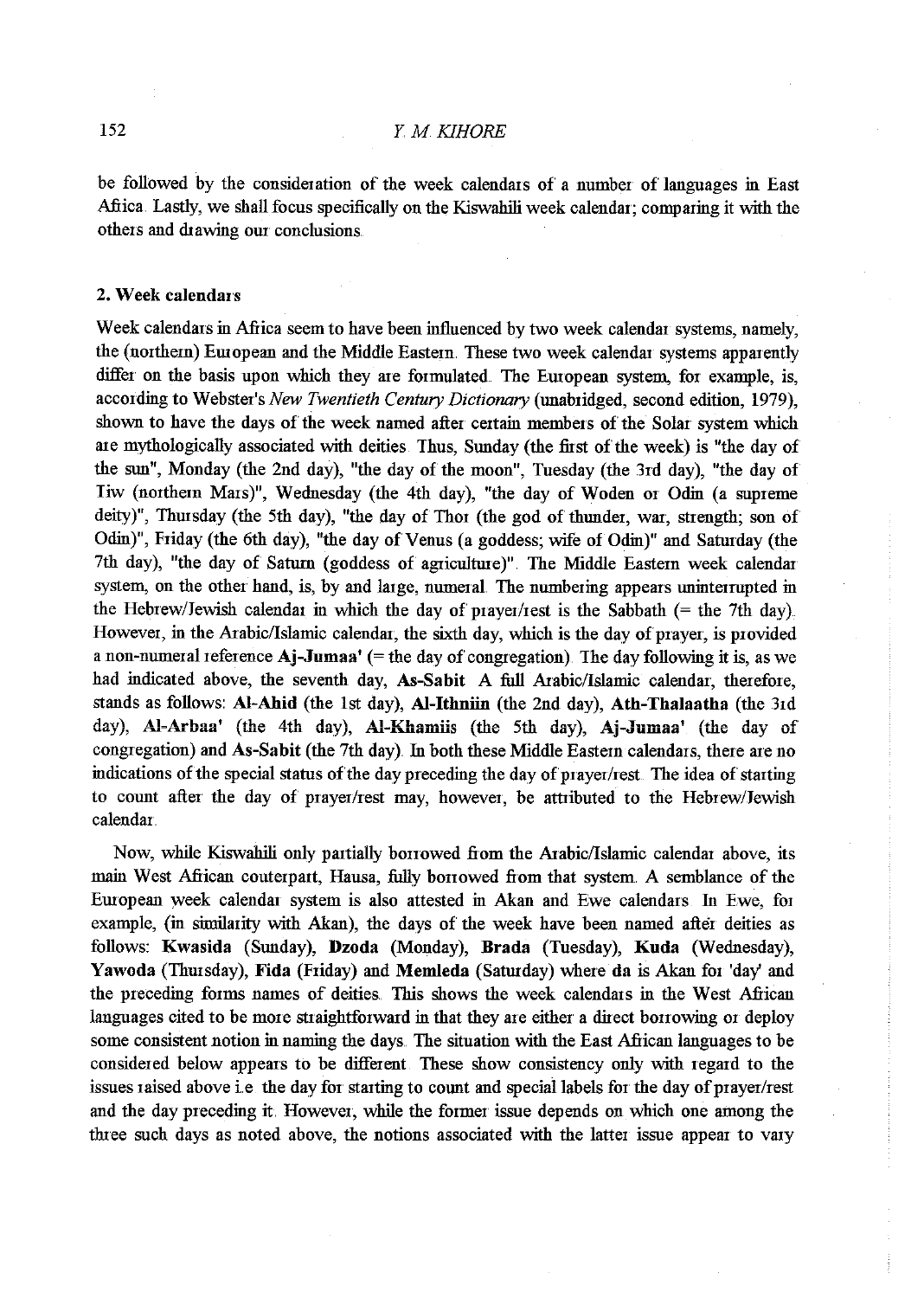somewhat. We intend to examine these latter to determine their linguistic significance and how they compare with the Kiswahili borrowed form, Alhamisi

## 3. Some week calendars in East Africa

As has already been indicated, our purpose in this section is examine week calendars of a few East African languages in respect of the issues raised above. We believe that the samples to be considered fairly represent the situation relating to week calendars in the region. We will be considering week calendars in six East Afiican languages, namely, Amharic (in Ethiopia), Luo (northern Tanzania and south-western Kenya), Kihacha (northern Tanzania), Kinyakyusa (south-western Tanzania), Kihaya (north-western Tanzania) and Kingwana (eastern Zaire). We note generally that week calendars in all these languages, by and large, deploy the numeral system as the Middle Eastern calendars. Secondly, with the exception of Kihacha, all the calendars have a special label for the day of worship/rest and, for the good majority, the day preceding it. Of all these calendars, the Amharic one looks more complex for having two days of worship, namely, Saturday and Sunday. We will, therefore, start by discussing it first.

Amharic, which is geographically much closer to the Middle Eastern languages referred to in the preceding section, has its week calendar standing as follows: Ihud (Sunday), Sanno (Monday), Maksanno (Tuesday), Irabu' (Wednesday), Hamus (Thursday), Arb (Friday) and Kidame (Saturday). Of these days, only Irabu' (Wednesday) is, probably, closer to the number 'four' (= *irat*) in this language. However, this **Irabu'** and the other two days in the calendar, namely, Hamus (Thursday) and Ihud (Sunday) also, clearly, show relationships to Al-Arbaa', AI-Khamiis and AI-Ahid, respectively, of the Middle Eastem calendars although the latter two have nothing to do with the numbers 'five' and 'one' in Amharic. So, here we are witnessing a partial borrowing from the Hebrew/Jewish calendar. Another distinct aspect of this calendar is that both Saturday and Sunday are days of worship as has already been mentioned above. The name Kidame (Saturday) is, clearly, indicative of the day of worship that comes first ahead *(kidame = in front; cf. Arabic qaddam)* of the other Given this, and considering its position vis-a-vis Irabu' (the 4th day), the borrowed form Ihud (Sunday) which, although also a day of prayer/rest, is, indeed, the first day of the week inspite of its nondirect linkage with the number 'one' in Amharic So, the notion of starting to count after the day of prayer/rest is still attested in this calendar and thus comparable to the others in the region

Of the remaining languages, those having a fixed day of prayer/rest are Kihaya, Kingwana and Kinyakyusa. That day is Sunday<sup>1</sup>, and is labelled Olubinika (=Dominika) (or Eilimansi (=Dimanche) in areas first arrived at by French Missionaries), Siku ya Mungu (Siku ya Jenga) and Unndungu, respectively, in these languages. Thus, the week calendars in these languages stand as follows:

 $1$  These have been provided by informants who are Christians It is possible members of other faiths have their own counting systems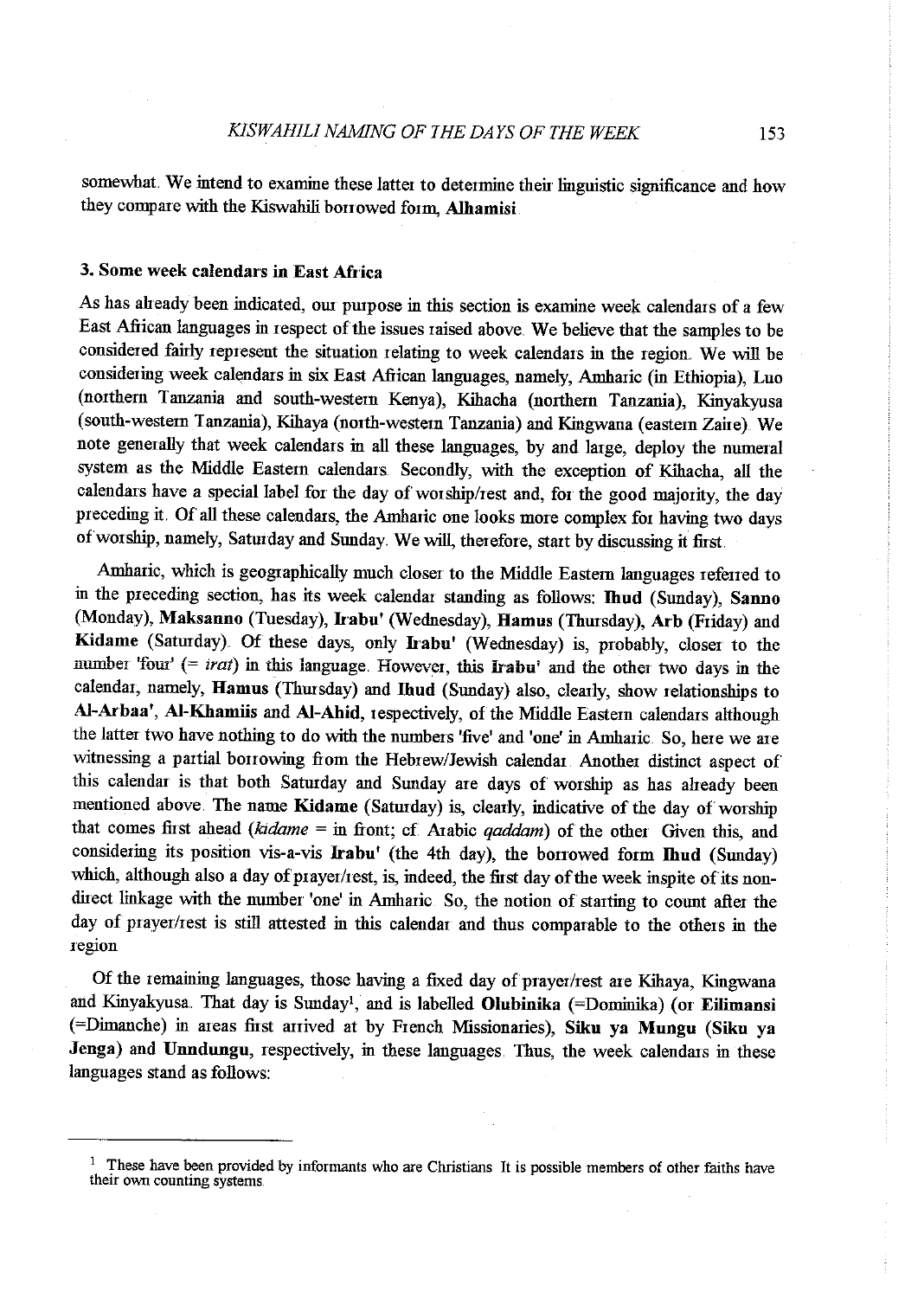| Day      | Kihaya      | Kingwana       | Kinyakyusa        |
|----------|-------------|----------------|-------------------|
| Sunday   | Olubinika   | Siku ya Mungu  | Unndungu          |
| Monday   | Olwokubanza | Siku ya Kwanza | <b>Ikilembela</b> |
| Tuesday  | Olwakabili  | Siku ya Pili   | Ikibili           |
| Wed'day  | Olwakashatu | Siku ya Tatu   | Ikitatu           |
| Thursday | Olwakanai   | Siku ya Ine    | Ikinna            |
| Friday   | Olwakatanu  | Siku ya Tano   | Ikihano           |
| Saturday | Olwamukagai | Siku ya Posho  | Umpyagilo         |

In these calendars, while Kihaya borrowed the name for Sunday, the day of prayer/rest, from Latin (and French), in the other languages that day is given names indicating it is God's day Secondly, while counting after the day of prayer/rest in Kihaya is unintenupted, in the other languages, the day preceding that day is given special labels. These are Siku ya Posho  $($  = day of (distributing) the portion, i.e. day for receiving a share of meal or pay) in Kingwana and Umpyagilo (=day of sweeping/cleaning) in Kinyakyusa These are the forms which, in our judgement, are linguistically well motivated, as they refer to some specific function or activity associated with the day. Of these, the former indicates a socio-economic fuction while the latter implies preparation for the following day of prayer/rest.

In Kihacha and Luo, we encounter situations which are a bit fluid. Kihacha, whose speakers are smrounded by Muslims who observe Friday as well as by Christians who observe both Saturday and Sunday as days of prayer/rest, uses numeral labels for days of the week. However, since this language has no special label for the day of prayer/rest, its counting is left open to accommodate the interests of members of any of religious groups around. So, a day's numeral label (e.g. *Urwakamwi* (the 1st day), *Urwakabiri* (the 2nd), *Urwakatatu* (the 3rd), etc.) will depend on who one is talking to and the knowledge of his or her faith. This amounts to having no fixed week calendar. It is quite common, therefore, for Kihacha speakers to refer to Kiswahili calendar. Luo, on the other hand, refers to the day of prayer/rest as Odira (from diro 'to throw', associated with the notion of waiting (for a catch) after throwing/laying bait) Those observing Sunday as a day of prayer/rest often label it as Odira maduong' (=big day of prayer rest). Saturday, the day of prayer/rest for minority Seventh Day Adventists, is also labelled Odira (or Odira Matin (=small one) by neighbours of other Christian faiths). So, after anyone of these days counting starts and proceeds as follows: Wuok/Chak Tich (the day of starting work), Tich Ariyo (the 2nd day (of working)), Tich Adek (the 3rd day), Tich Ang'wen (the 4th day), Tich Abich (the 5th day) and Nyongesa (fiom Kiswahili *nyongeza* i.e .. an additional or extra (day)). Thus, here too, as it is the case with Kingwana and Kinyakyusa above, the day preceding the day of prayer/rest has a special label bearing yet another notion - - that of being 'extra' (for preparations)

### 4. Kiswahili week calendar

As has aheady been mentioned above, the Kiswahili week calendar has Friday as its fixed day of prayer/rest and the day after which counting of the week calendar starts. The name for Friday, Ijumaa, as well as the name of the day preceding it, Alhamisi, are, as has been indicated, borrowed from Arabic/Islamic calendar And like the Arabic/Islamic calendar,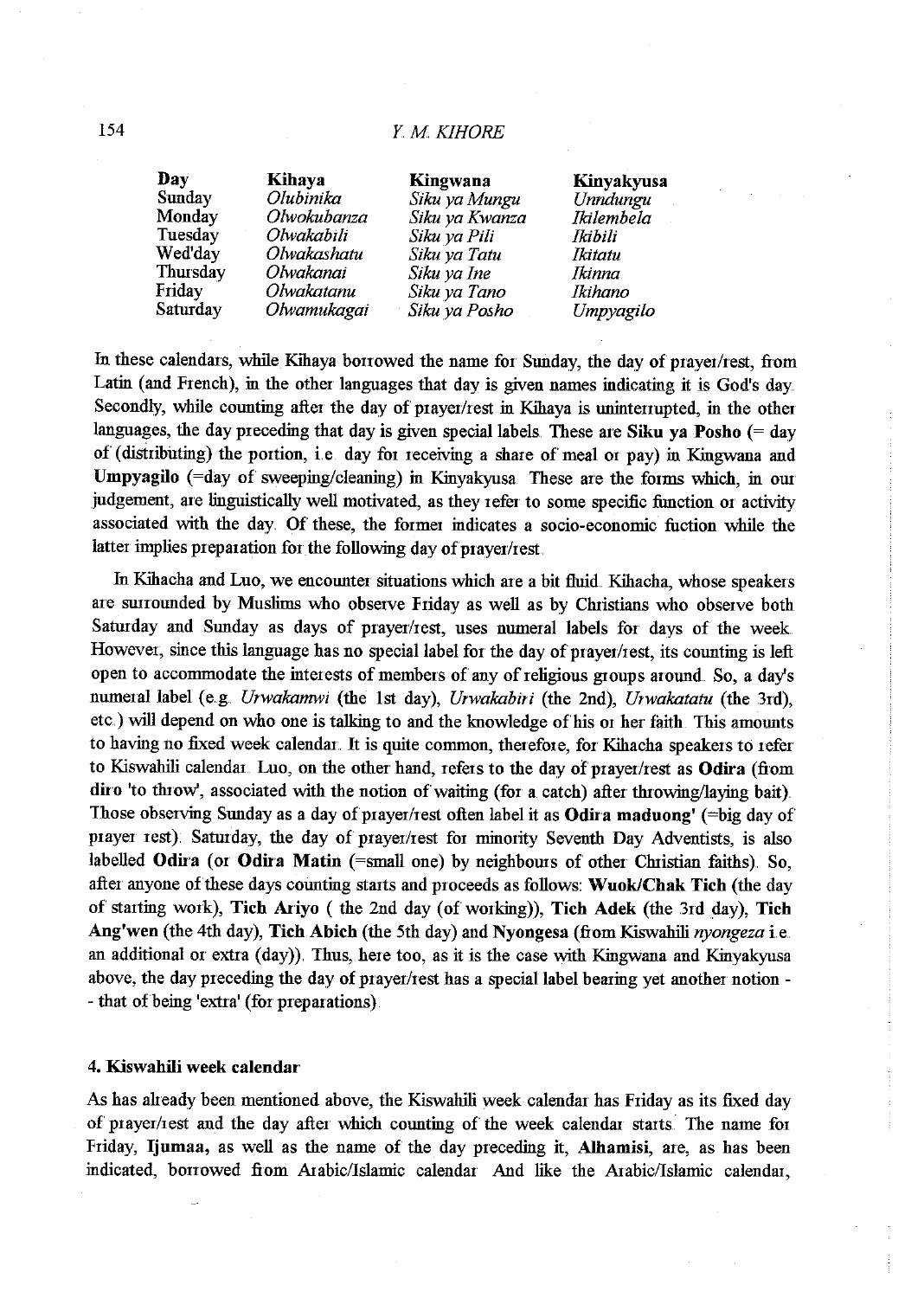Kiswahili also deploys the numeral system in labelling all the days of the week except Friday. This led to this calendar containing two 'fifth' days as had been pointed out above. We note also that inspite of its borrowing of the names Alhamisi and Ijumaa as well as the numeral system of labelling the other days of the week, Kiswahili has had its own interesting innovations. The most important of these is its deployment of the borrowed form juma (Arabic for 'week') which it combines with the words for numbers to produce names of the fust to the fifth day. This has no similarity in any language in the region including its dialect, Kingwana. The *formjuma* seems to give a sense of coherency to the week calendar probably in a much better way than *siku* 'day' in Kingwana which sounds rather "isolative" Furthermore, Kiswahili's start of counting after Friday, is a marked departure from the Middle Eastern calendar system save for the notion of"starting to count after the day of prayer/rest" which we associated with the Hebrew/Jewish calendar.This notion has, as we have noted above, been very critical in the formulation of week calendars in many languages in the region However, inspite of all these, Kiswahili's borrowing of Alhamisi remains questionable both sociocultmally and linguistically. As for the former, we have the following to say. Had we been certain that this bonowing, indeed, bears some religious connotations as claimed above, then we would have hailed it as another Kiswahili innovation since it would have marked a break from Islamic traditions which, as we generally know, provide no special status for the day preceding the day of prayer. Again, as a numeral reference, Alhamisi also fails to capture any socio-cultural notions closer to those associated with the days preceding days of prayer/rest such as in Kingwana and Kinyakyusa. The closest it could come is, probably, to Luo's Nyongesa, that is to say, as an "extra fifth day".

Finally, we are aware that linguistically, a word which has been accepted in the language by speakers is legitimate inespective of the manner in which it has been coined or adopted However, the issue at stake here is not so much that of acceptability or legitimacy but rather of options that are open to Kiswahili or any language for that matter, in obtaining lexical forms with sound opacity and logic. In our opinion, in the absence of some critical religious notion associable with the day preceding the day of prayer, an uninterrupted numeral labelling system such as that in Kihaya and in a number of other East African languages could have been a viable option to Kiswahili nanring of its sixth day of the week But most important to us is that the use of two forms with the same meaning in a single context seems to contradict usages of the same nature in Kiswahili itself For example, in a number of, especially, its poetic texts, Kiswahili users have been known to deploy both the local and the bonowed forms of a word with the latter intended mainly to provide a structural support and not necessarilly a new meaning. Such usages appear in the following examples in a poem cited by Chiraghdin and Mnyampala (1971:13) showing the alignment of the local and the borrowed forms: "... *nyingi* kathiri", "Ihaniya mara ya pili...", "... usiku laili", etc. In the first of these examples, both forms mean "many", while in the second, both *thaniya* and *mara ya pili* mean "second"; and both words in the last example mean "night". Our assumption here is that no extra meaning is introduced by the borrowed form except, probably, emphasis Now, although occurring in a different context, the alignment of Jumatano and Alhamisi in a week calendar is susceptible to such an interpretation. If this is the case, the sixth day of the week in Kiswahili calendar would not have been properly accounted for This, in our opinion, implies something is wrong